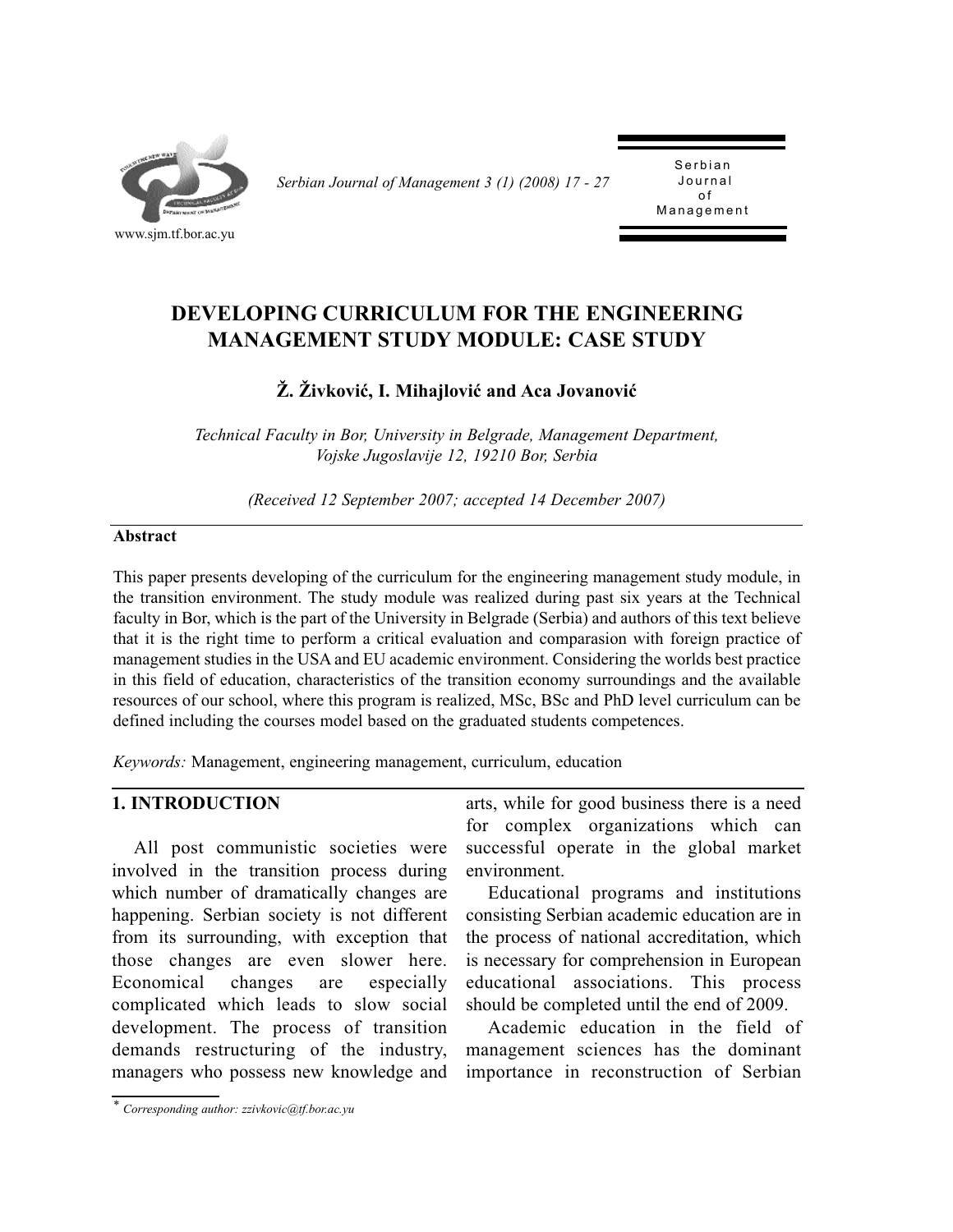industry. Management studies in Serbia were for the first time organized at the Technical faculty in Bor, during 1992., as the part of EU project called TEMPUS. Several famous European universities took part in realization of this special course on strategic management (Grenoble, Erasmus, London, Berlin, …).

In Serbia, nowadays, management studies are organized at few private universities (with students obtaining diploma in the field of economic science) and few public universities (where students obtain diploma in the field of engineering management), among which the Technical faculty in Bor.

Technical faculty in Bor (TF Bor) is located in the East Serbia, close to Romanian and Bulgarian state border. Bor's region has well developed industry, especially: mining, metallurgy, technology, agriculture and energetic which was the main reason for developing engineering management study program, during the year 2002. After six years experience with this program, there are about 1300 students at the bachelor level, about 200 students at the master level and about ten students at PhD level, which indicates great interest for this study program. Besides, over 200 graduated students are now employed in the Serbian companies, at the positions with high level of responsibility, while over 10% percent of our graduates have left the country and work abroad - mostly in the EU countries and USA.

Similar study programs in the surrounding countries (Hungary, Slovenia, Romania and Bulgaria) were developed, during transition period, with great assistance of the European universities. Good example is industrial management study program developed at the Sofia university, developed with assistance of the

University in Nottingham (Ratchev et.al., 2006).

Developing of the curriculum, for the study program presented in this paper is aiming to analyze experiences obtained at technical faculty in Bor in the period from 1992 until today (especially after 2002) and to compare them with the best practice of management studies at EU and USA universities. Main motivation is our tendency that knowledge, which graduate students obtain at TF Bor, have adequacy for the industry in local and global surrounding. Program developed in such a way with an ambition, after national accreditation which will happen during 2008., to be proposed for European accreditation and organized in the form of international studies. This kind of international program should be interesting for the students in surrounding countries, Bulgaria which borderline is only 50 km away form TF Bor and Romania (80 km to its border). Both of the countries are already EU members.

### **2. DEFINING THE PROBLEM**

Experience reveals that most of our students are focused toward general management studies, which has a positive response from the restructured economy in the transition environment where those students are employed after graduating. At the same time, teaching staff is mostly consisted of the professors with the background in technical sciences and more then one MBA specializations. This was solid base for developing curriculum in the field of engineering management (the name was adopted from national nomenclature and in general, it corresponds to the industrial management in USA and EU). Additionally,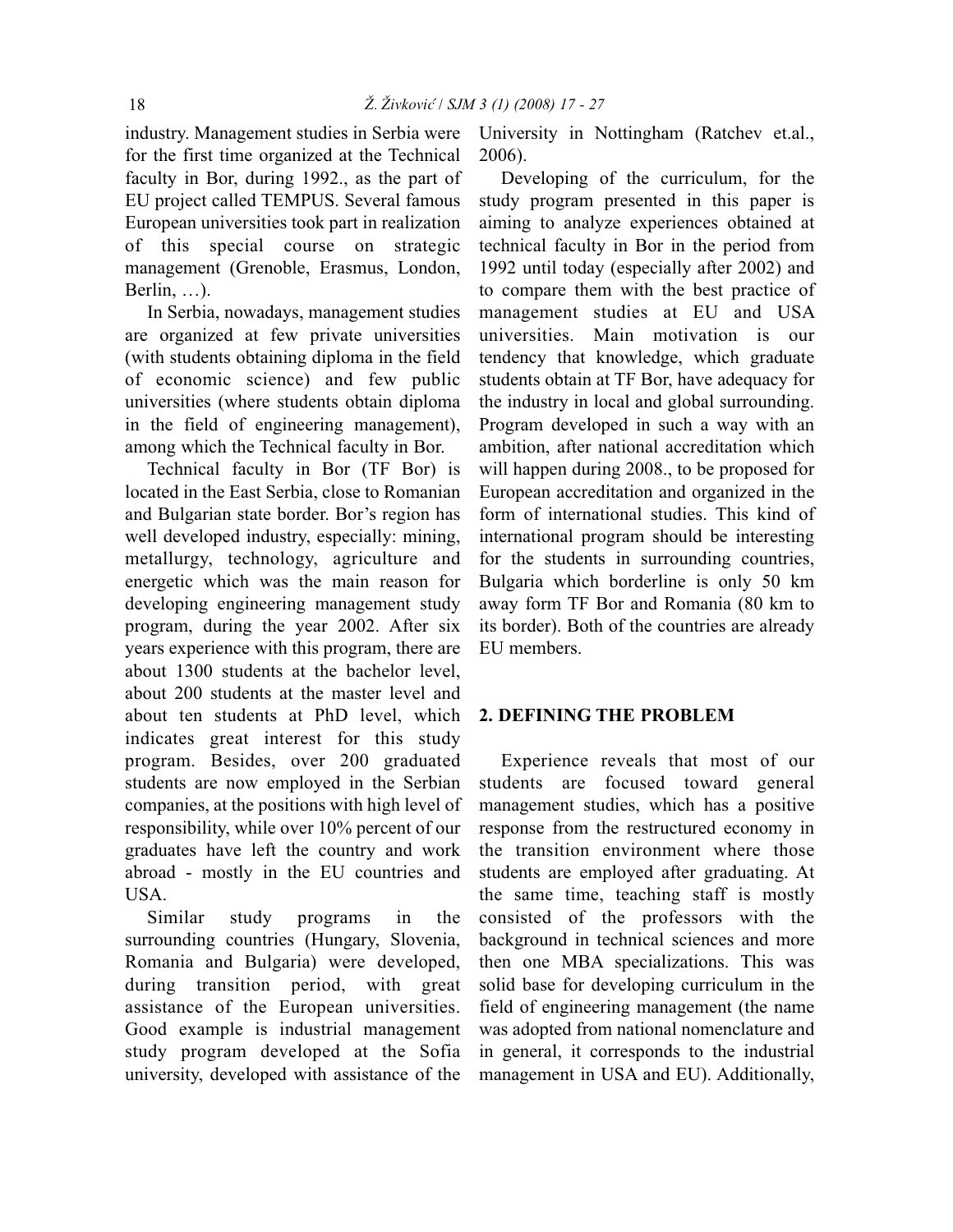local environment, as an industrially developed zone (including near-by regions in the Bulgaria and Romania) having export orientation, lead the authors of this paper and management of TF Bor to develop the curriculums with following subjects and resulting diplomas:

a) at the bachelor level (8 semesters) – management engineer

b) at the master level (two semesters) – graduated engineer of the management – master

- module I: industrial management,

module II: international business

c) at the PhD level (6 semesters): doctor of technical sciences – engineering management

Each semester is valuated with 30 ECTS points.

Analyzing the articles published in the distinguished journals on management education: The Academy of Management Learning and Education, The Journal of Management Education and Management Learning, Korphailo et.al. (2007) has defined following four questions during formation of the management education concept:

a) Who is obtaining the education?

b) How the education is obtained?

c) What is to be achieved with the obtained education?

d) What is justifying tendency to reach certain goals and to apply specific set of educational means?

In this paper question (a) was reformulated as: Who is obtaining the education and from whom? Searching for the answer on the question (a) authors of this paper have focused on type of the students and teachers who would participate in this special form of education, having in mind that in the UK and USA management studies are regarded as elitistic regardless the certain criticism (Locke 1996; Mintzberg 2004). Cranier and Dearlove (1999) stated that business schools simply facilitate mechanisms for selected elite: "people do not attend top class business schools to study, they tend to become members of elitistic clubs, which do little or noting on improving their management skills". Lorange (2002) points out that main challenge for business schools is achieving possibilities for leaders' positions which are most attractive to future students. Those facts are in particularly important for future students in the countries with transition economy, where aspiration toward management studies is even higher because of the opportunity for worldwide career development – especially in the USA and EU. This way, main factor when choosing education is prestige. Institutions having high reputation institutions, which Management department on TF Bor tends to become, are attractive if their future students recognize the opportunity offered to them concerning chances to further build their career after graduating. As a result, Faculty will have better position when recruiting new students which consequently increase its ability to produce new members of future business elite which is jet to be developed in the transition countries. Through management studies most of the students obtain certain type of education which is already at the higher social level, since those who employ people prioritize candidates which posses' knowledge similar to their own (Engval, 2007). Besides, on this way, specific kind of net is created which is the other feature of management education through social interaction among the students and chances for long-term friendship and professional contacts. Thus,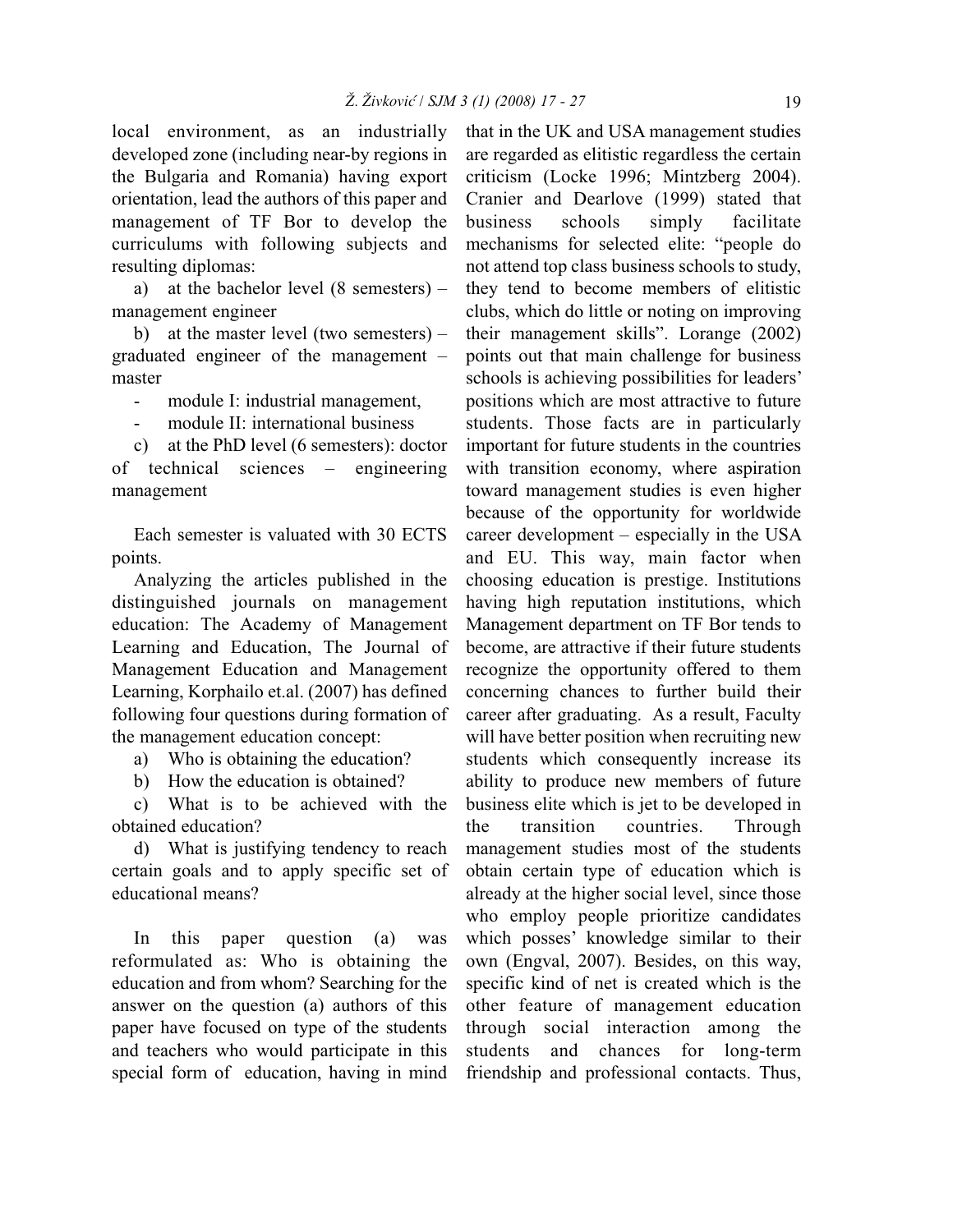management education, have an important role in creating elitistic network as well as social mobility (Hugstad, 1983).

To accomplish scholar goals which should be realized in proposed curriculum, the model of business education, based on competences as a higher level compared to knowledge, is the main object of educational activities (Koriaho et.al. 2007). Competence demand skills and not the knowledge (Brewis, 1996). Practice reveals that most wanted graduated students are those which, besides the knowledge of business disciplines, are able to demonstrate effective managerial skills on specific and measurable way (Brownell and Chung, 2001).

The key competences, at the end of the education process, through curriculum of engineering management should be: active recognition and understanding of the company's organizational system and management methods which will lead to super ordinary results as the outcome of the processes of planning, organizing, human resources selection, motivation and control. Comprehension of the organizational harmonization and its adaptation toward global environment is one of the graduated students key competence which should distinguish them from others. Top level comprehension of quantitative methods, accompanied by utilization of modern informational technologies, is special attribute of each curse in the curriculum discussed in this paper. The program is conducted through progressive forms of socially recognized theories. Study process is upgraded in moral aspect with addition of one important component, which is practice resulting from experience. This way, students realize that they are performing in the real time context, applying relevant knowledge and skills. Art of knowledge

creation during study program, in its essence, is dedication to educate future managers toward individual validation of performances in their work and achieving relevant goals in real life situation (Bigelow, et al., 1999).

Student, who fits in this model, after graduation, becomes concurrent, inductive and capable for further developing of his/hers business capabilities. Students have predispositions to become useful and further developed. This should be taken in consideration, even during selection of the candidates for further advanced management programs, as suggested by McEvoy et al. (2005). Selection of the candidates for those advanced programs, including engineering management program, should accommodate segregation of those whose potential for competences developing is higher comparing to pure scholar knowledge.

Professors' role is to identify and categorize relevant competences of his students and to define how they could be further developed. Professor isn't just ordinary OB teacher. He must possess experience in professional fields. Besides, he must take responsibilities for human development of his students to limited level. Since everyone try to presents the best of his talent, management studies serve society best if revealing the most appreciated competences and selecting who will attain them at the end. To develop this concept the practice must be incorporated in educational process, since management couldn't be learned in special lectures separated from the experience. It's not enough just to bring practical experiences to classroom in the form of narration and case studies, to visit practitioners on their workplace or to present empirical data during presentations. Most effective way for students to learn is from other managers and during engagement in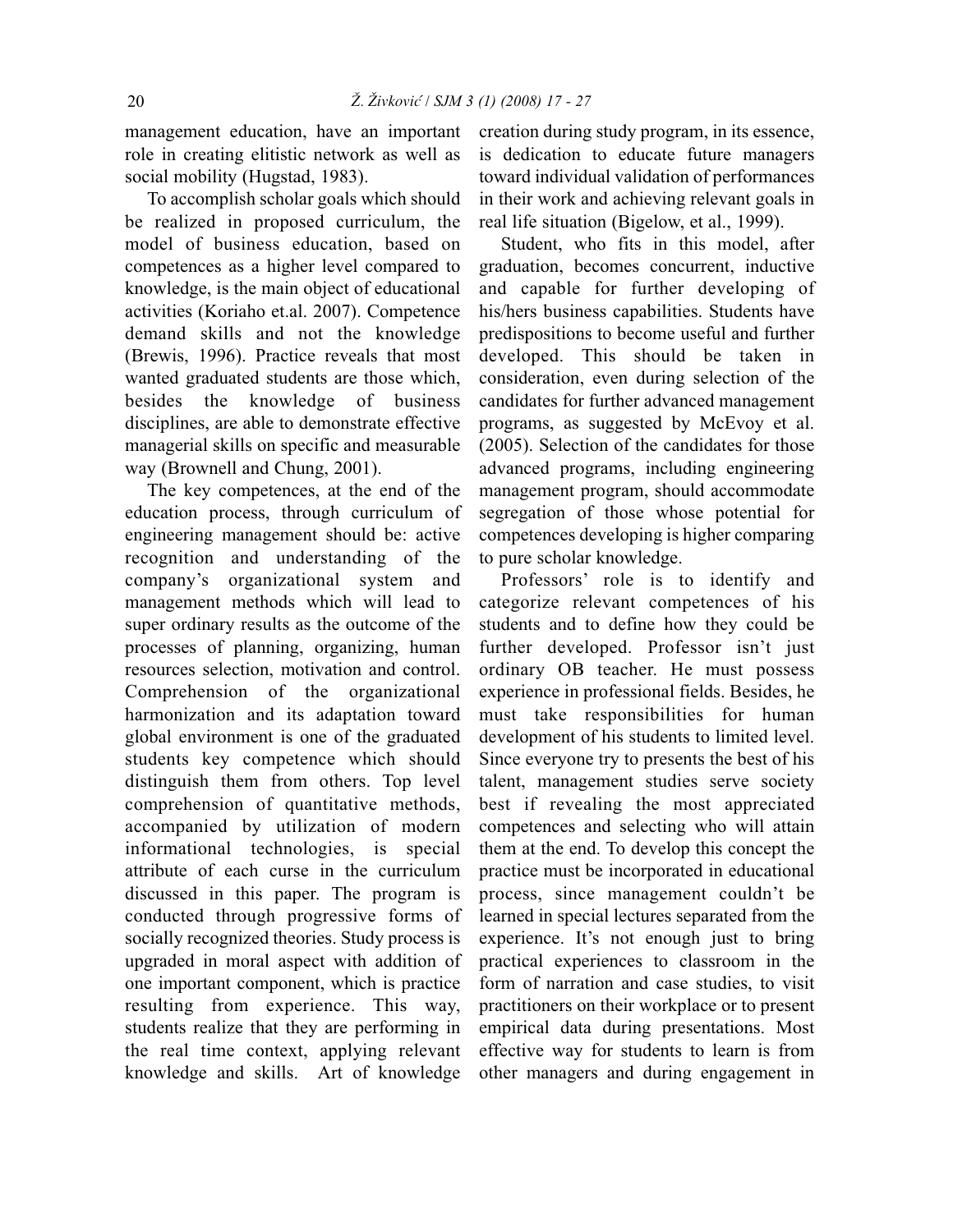solving real time problems which occur in their surroundings (Realin 1997).

Professors should take responsibilities for group study and with time to transfer the responsibilities to their students. This question isn't placed in the focus, nevertheless this question creates environment in which everyone is free to upgrade and to develop himself. This approach is defined in so-called Bologna process in which more then 50 European countries are involved at this time.

# **3. CURRICULUM STRUCTURE**

#### **3.1. The purpose of the study program**

The production scope, although dominant in most of the transitional economies, is more and more transferred toward service sector. According to the strategy of South East Europe development until 2010., in the conditions of global integrations, which include Serbia, structural development will be orientated toward service sector. This rise demands for high specialist knowledge including management science. Accordingly, the purpose of engineering management study module at BSC and MSC level can be realized through following activities:

- study of the organizations as the whole, means of organizational management and perspectives of organizational environment changes;

preparation for the future career development in management and international business through developing of the professional skills and, in the same time, abilities necessary for research in related fields of science;

developing abilities for applying obtained knowledge and understanding complex domains of industrial management and international business, from systematic as well as creative point of view, aiming to improve management and business practice;

stimulation of long-term processes of learning and professional development of the future managers enabling them for independent and original work and further contribution to development of management practice in their social environment;

advanced education should be available at the PhD level for advanced students who wishes to continue their careers in academic, scientific and production research institutions. A doctoral studies course includes rigorous research methodology which, besides being intellectually simulative, gives challenges for best students. Combination of properly chosen subjects offers rear possibility for students to have interdisciplinary approach in research, methodology and skills of the empirical and analytical management disciplines. It consists of advanced methods and subjective orientated seminars. Additionally, this program demands progressive investigations and completion of doctoral thesis after publishing of at least one scientific paper in a journal from SCI list.

### **3.2. Study program goals**

The theory and practice of management is related to planning, organizing, personnel selection, leadership and control – main management functions – under different contexts of all type of the organizations, regardless their ownership status, size and age. Ultimate managerial task consists in introduction right goals, as well as optimal planning and utilization of human, financial and physical resources of the company.

Accordingly, management study is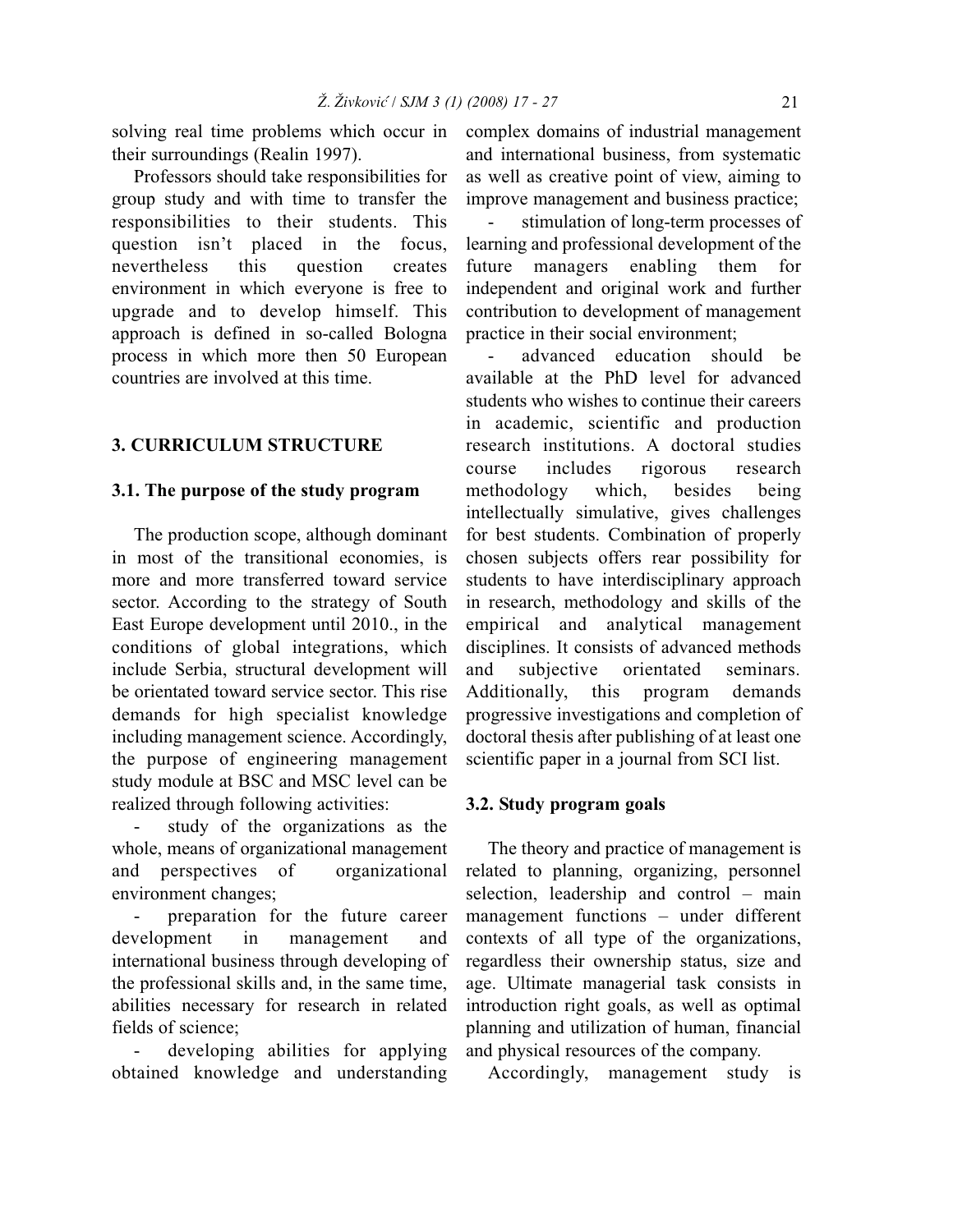orientated toward successful operation of all types of organizations. This means that, main purpose of this program is to introduce students with width spectra of theoretical and practical principles in management. Students will become able to realize crucial management functions, and have opportunities to apply basic managerial skills such are problem solving, team work, communication, decision making under uncertainty etc. Study program include behaviorist approach, which apostrophizes qualitative management aspects.

### **3.3. Competences of graduated students**

Competences of graduated students on this study program must reach highest level concerning disciplines included in the curriculum. Common competences are consisting understanding and overall ability to analyze, synthesize and predict solutions and consequences, accompanied with critical and self-critical process of thinking. Graduated students, are mostly wanted if they possess not only business related knowledge, yet have abilities to demonstrate effective managerial and practical solutions at specific and measurable manner (Brownell and Chung, 2001).

With adequate students at MSc, and specially PhD level, there is ability to develop adequate business policy and strategy which fulfils stakeholders' needs in the frame of dynamic market environment. Developed skills for critical thinking, analyzes and synthesis, argument drawn theorems, identification of implicit values and adequate generalization, becomes the part of their competences. Developed skills of qualitative problem solving and decision making, accompanied with creation, evaluation and adequate option selection are also on the list of their competences. Also, those courses should develop abilities for further learning and necessity for reflective, adaptive and collaborative learning of graduated students.

#### **3.4. Program structure**

Program structure – curriculum – was constructed according to the preset goals, concerning engineering management in general, through several group courses: academically – educational, theoretically – methodological, scientifically and vocationally applicational which enables achieving of the programs goals and competences of graduate students.

The base of study program lean on properly selected students, after rigorous selection of the candidates, for the advanced program of engineering management which demands choosing those who's potential for competences development is higher then for development of pure scholar knowledge.

Logical superpose to this base are carefully selected professors which, besides undoubtedly possessing theoretical knowledge, carry practical knowledge from good companies in which most of them spent 5 to 10 years on top level managerial positions. Some of them have long-term consulting experience in world known companies which gives them direct connection to real time management problems. Moreover, part of educational staff have teaching experience of more then twenty years in the field of production and engineering with remarkable CVs on international level. Combination of properly selected students and carefully chosen professors require demanding teaching plan and program based on best practice from business schools in UK and USA (Oxford,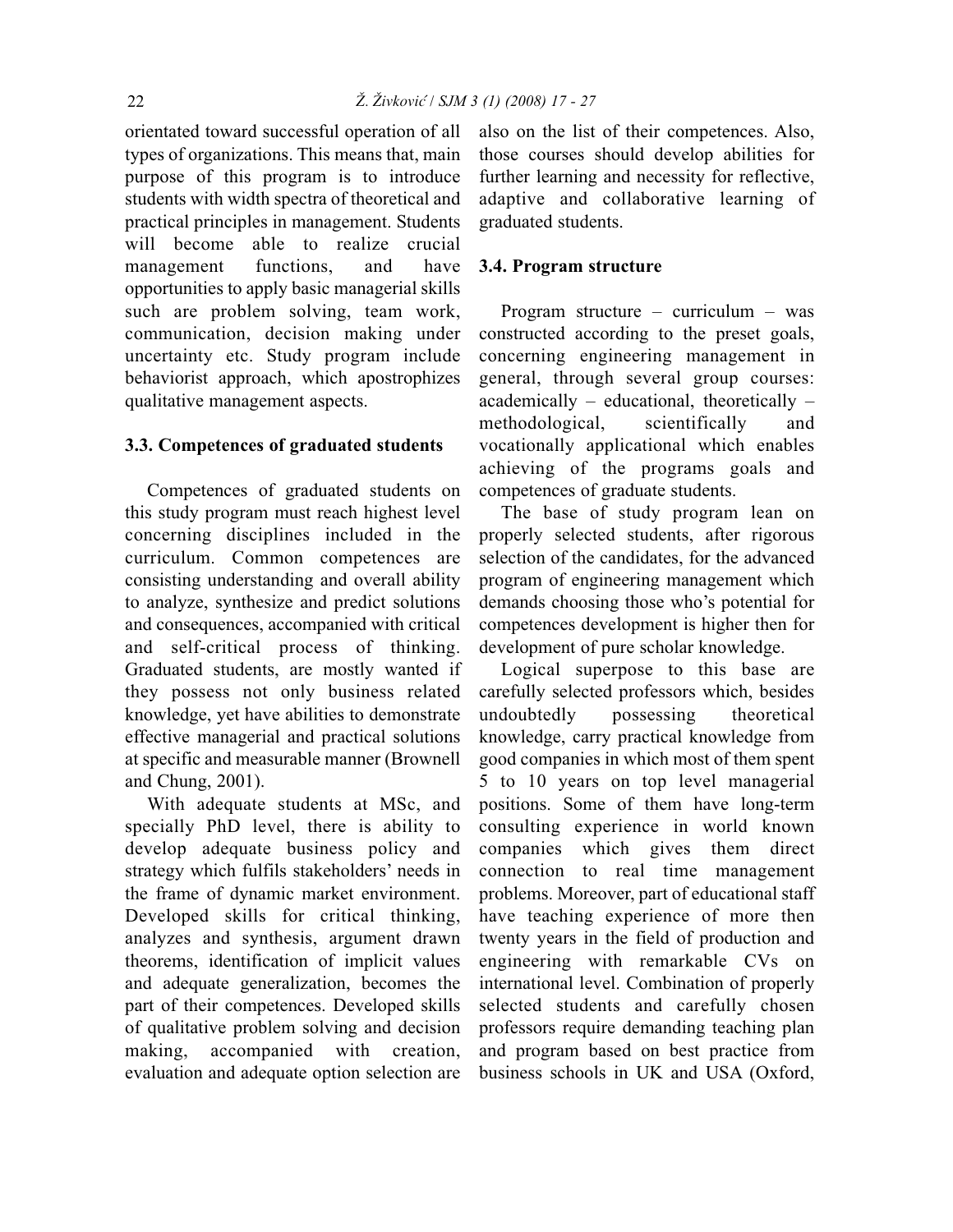Nottingham, MIT, Clemson, …). Logical outcome of study program, defined in this way, are quality and competences of graduated students which are accepted in all companies in near, as well as, in wider environment. Attaining of such goal is possible only through educational process which offers high level knowledge and skills in the field of following disciplines at BSc level:

- Mathematics and statistics,
- Informational technologies.
- Social sciences and languages,
- Economy and business,
- Management,
- Quantitative methods,

Law, as pillars for the knowledge and skills content which is most important competence of graduated students at first BSc level. Pillars for the MSc level are:

Management,

- Production,
- Technology,
- Business.

Basic disciplines at PhD level, as highest educational level, demands professors with international scientific reputation and advanced students with higher level of knowledge, intelligence and desire for success which enables outlet quality that can be integrated in international scientific elite. Main scientific disciplines required for attaining these goals are:

- Scientific and research methodology,
- Quantitative methods,
- Strategic planning,
- Economy,
- Production.

Schedule of the individual disciplines, during realization of study program, through



*Figure 1. Structure of engineering management study program at BSc, MSc and PhD level*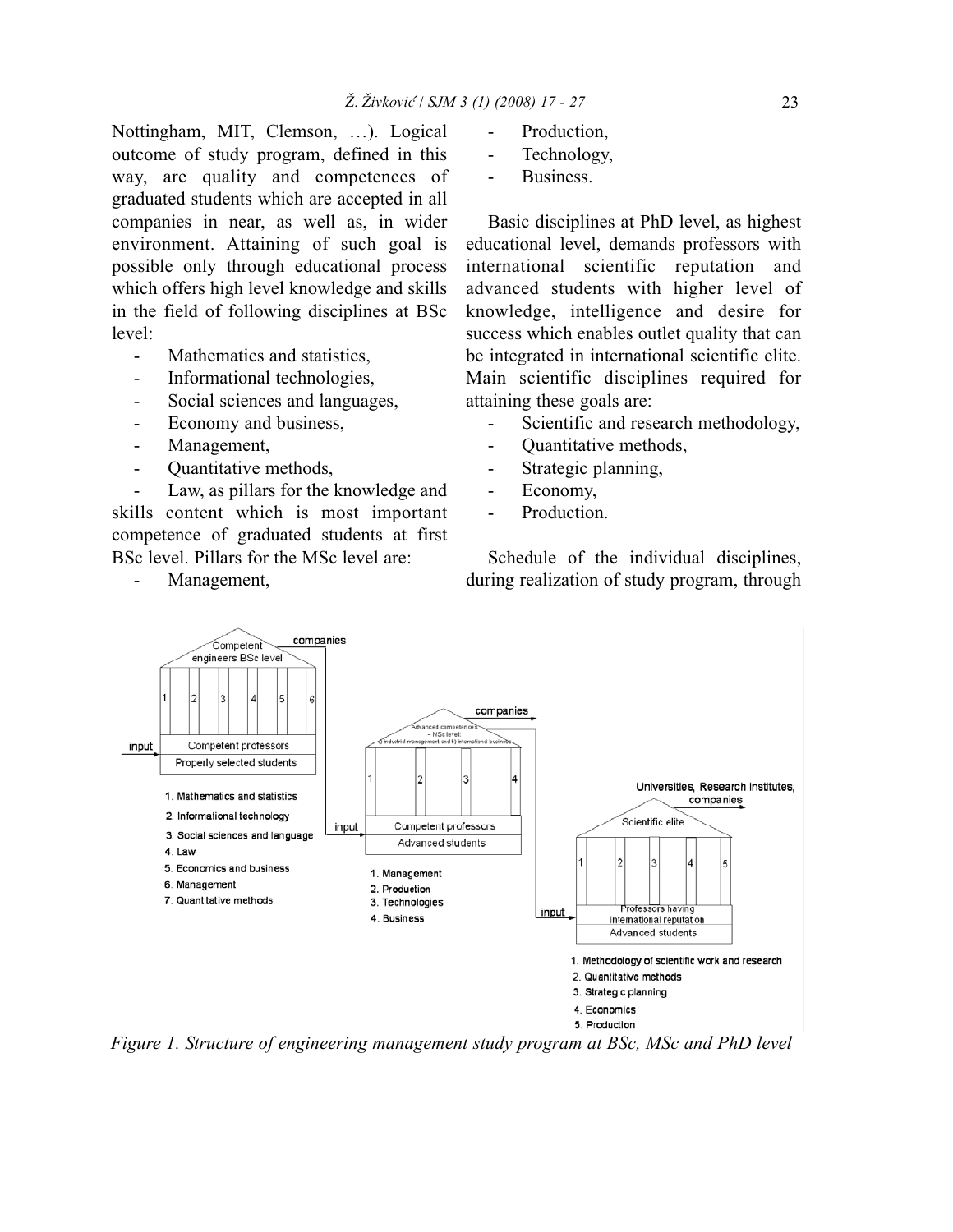academic semesters until completion of study at PhD level, presents thematic design of engineering management study program which is schematically represented in Figure 2. Content of study program is composed on "cascade principle", where knowledge obtained at one course "overflows" to another.

These course structures were developed according to the regulation of the National accreditation body of Republic of Serbia and experience obtained during University practice of such a program realization. Course structure is modulated on 120 ECTS points for one academic year and at least 600 hours of active tuition (lectures and practice) per year, followed by students' independent work. Bachelor level is completed after four academic years, master level after one and PhD level with three more academic years. Independent, practical, students work is largely accepted in the program structure, especially at the MSc and PhD level. In the thematic modules, courses are defined according to the best international practice and benchmarking partner was the Nottingham business school from England.

Main subjects which are scheduled to be studied during program realization could be concluded from the structure of the study program. What is more important is the essence of educational model which could be portended mostly from the journals, covering educational problems, published in the US educational region. Korphiano et al (2007) discovered several models of management education in Anglo-American literature: traditional; education based on competences; education based on actions and critical education, which doesn't mean that there aren't few other alternatives. In transitional economies, US educational models are mostly popular; on the other hand, National accreditation body in Serbia prefers EU practice.

It is appropriate to ask: "Which model is better"? Moreover, which tactics to adopt for the realization of management education in proposed study program? Not less of the problem is necessity for professors and students overcoming obstacles in the environment created by others, which lies in historical laminar reality of the education and with the practice hard to be changed.

#### **3.5. Educational model**

In the transitional economy, such is Serbian, it is easier to accept practice obtained from Anglo American educational region then models developed as the result of own experience. This is a paradigm on which even National accreditation body insists. Besides, models copied in this manner often gives poor results caused with different environmental conditions (Parriton, 2007).

Numerous investigations conducted from Critical Management Studies (CMS) aspect, in England, were based on debates of utilitarian compared to liberal education in the field of management which was described in the book: Critical Management Studies (Alvesson and Willmot, 1992). This book is accepted as beginning of CMS project in the UK. Regardless to criticism toward educational models in the USA and UK, it is not expected that some dramatically changes will happen in the near future (Perriton, 2007). Innovations that could be expected in management education are possible combination of theory and practice (Bailey, 2004). This general proposition, which have equal position in management practice for determining pedagogical approach, is also obvious in the works of other investigators (Smith, 2003).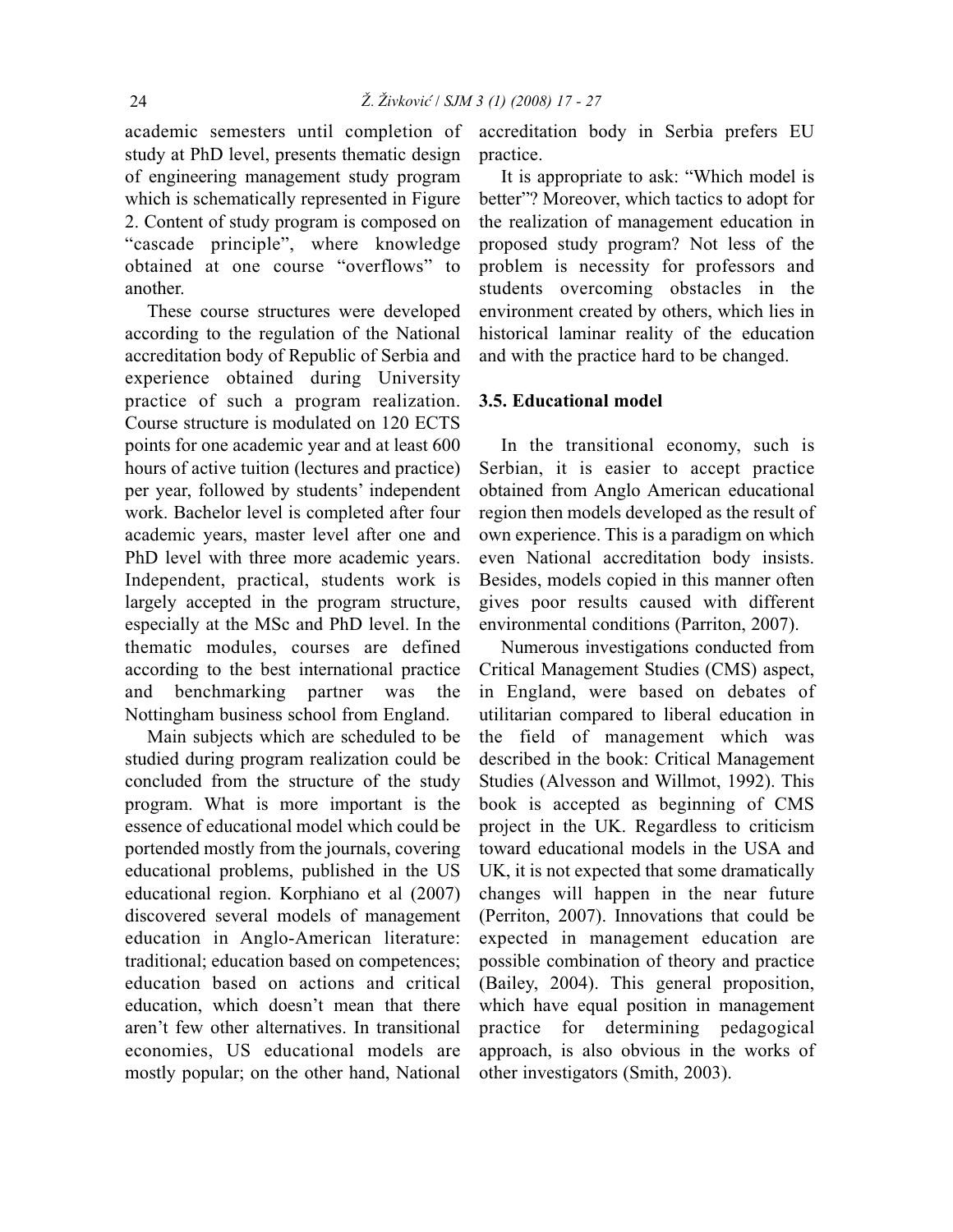| Discipline                    | Semester    |         |                        |    |   |    |     |    |                |   |    |    |      | Study |    |     |                  |  |  |
|-------------------------------|-------------|---------|------------------------|----|---|----|-----|----|----------------|---|----|----|------|-------|----|-----|------------------|--|--|
|                               | $\mathbf I$ | $\;$ II | $\mathbb{I}\mathbb{I}$ | IV | V | VI | VII | VШ | $\overline{K}$ | Χ | XI | XШ | XIII | XIV   | XV | XVI | Level            |  |  |
| Mathematics<br>and statistics |             |         |                        |    |   |    |     |    |                |   |    |    |      |       |    |     |                  |  |  |
| Informational                 |             |         |                        |    |   |    |     |    |                |   |    |    |      |       |    |     |                  |  |  |
| technology                    |             |         |                        |    |   |    |     |    |                |   |    |    |      |       |    |     |                  |  |  |
| Social                        |             |         |                        |    |   |    |     |    |                |   |    |    |      |       |    |     |                  |  |  |
| sciences                      |             |         |                        |    |   |    |     |    |                |   |    |    |      |       |    |     |                  |  |  |
| Foreign<br>language           |             |         |                        |    |   |    |     |    |                |   |    |    |      |       |    |     |                  |  |  |
| Law                           |             |         |                        |    |   |    |     |    |                |   |    |    |      |       |    |     |                  |  |  |
|                               |             |         |                        |    |   |    |     |    |                |   |    |    |      |       |    |     |                  |  |  |
| Economics                     |             |         |                        |    |   |    |     |    |                |   |    |    |      |       |    |     | <b>BSc</b> level |  |  |
| and business                  |             |         |                        |    |   |    |     |    |                |   |    |    |      |       |    |     |                  |  |  |
| Management                    |             |         |                        |    |   |    |     |    |                |   |    |    |      |       |    |     |                  |  |  |
| Quantitative                  |             |         |                        |    |   |    |     |    |                |   |    |    |      |       |    |     |                  |  |  |
| methods                       |             |         |                        |    |   |    |     |    |                |   |    |    |      |       |    |     |                  |  |  |
| Final                         |             |         |                        |    |   |    |     |    |                |   |    |    |      |       |    |     |                  |  |  |
| practical<br>work             |             |         |                        |    |   |    |     |    |                |   |    |    |      |       |    |     |                  |  |  |
| Management                    |             |         |                        |    |   |    |     |    |                |   |    |    |      |       |    |     |                  |  |  |
| - advanced course             |             |         |                        |    |   |    |     |    |                |   |    |    |      |       |    |     | MSc level        |  |  |
| Production                    |             |         |                        |    |   |    |     |    |                |   |    |    |      |       |    |     |                  |  |  |
|                               |             |         |                        |    |   |    |     |    |                |   |    |    |      |       |    |     |                  |  |  |
| Technologies                  |             |         |                        |    |   |    |     |    |                |   |    |    |      |       |    |     |                  |  |  |
| <b>Business</b>               |             |         |                        |    |   |    |     |    |                |   |    |    |      |       |    |     |                  |  |  |
| $\overline{\text{MSc}}$ -     |             |         |                        |    |   |    |     |    |                |   |    |    |      |       |    |     |                  |  |  |
| individual                    |             |         |                        |    |   |    |     |    |                |   |    |    |      |       |    |     |                  |  |  |
| assignment                    |             |         |                        |    |   |    |     |    |                |   |    |    |      |       |    |     |                  |  |  |
| Methodology                   |             |         |                        |    |   |    |     |    |                |   |    |    |      |       |    |     |                  |  |  |
| of scientific                 |             |         |                        |    |   |    |     |    |                |   |    |    |      |       |    |     |                  |  |  |
| work and                      |             |         |                        |    |   |    |     |    |                |   |    |    |      |       |    |     |                  |  |  |
| research<br>Quantitative      |             |         |                        |    |   |    |     |    |                |   |    |    |      |       |    |     |                  |  |  |
| $methods -$                   |             |         |                        |    |   |    |     |    |                |   |    |    |      |       |    |     |                  |  |  |
| advanced                      |             |         |                        |    |   |    |     |    |                |   |    |    |      |       |    |     |                  |  |  |
| course                        |             |         |                        |    |   |    |     |    |                |   |    |    |      |       |    |     |                  |  |  |
| Strategic                     |             |         |                        |    |   |    |     |    |                |   |    |    |      |       |    |     |                  |  |  |
| planning                      |             |         |                        |    |   |    |     |    |                |   |    |    |      |       |    |     | PhD level        |  |  |
| Economics-                    |             |         |                        |    |   |    |     |    |                |   |    |    |      |       |    |     |                  |  |  |
| advanced                      |             |         |                        |    |   |    |     |    |                |   |    |    |      |       |    |     |                  |  |  |
| course                        |             |         |                        |    |   |    |     |    |                |   |    |    |      |       |    |     |                  |  |  |
| Production-                   |             |         |                        |    |   |    |     |    |                |   |    |    |      |       |    |     |                  |  |  |
| advanced                      |             |         |                        |    |   |    |     |    |                |   |    |    |      |       |    |     |                  |  |  |
| course                        |             |         |                        |    |   |    |     |    |                |   |    |    |      |       |    |     |                  |  |  |
| PhD thesis                    |             |         |                        |    |   |    |     |    |                |   |    |    |      |       |    |     |                  |  |  |
|                               |             |         |                        |    |   |    |     |    |                |   |    |    |      |       |    |     |                  |  |  |

*Figure 2. Thematic design of engineering management study program*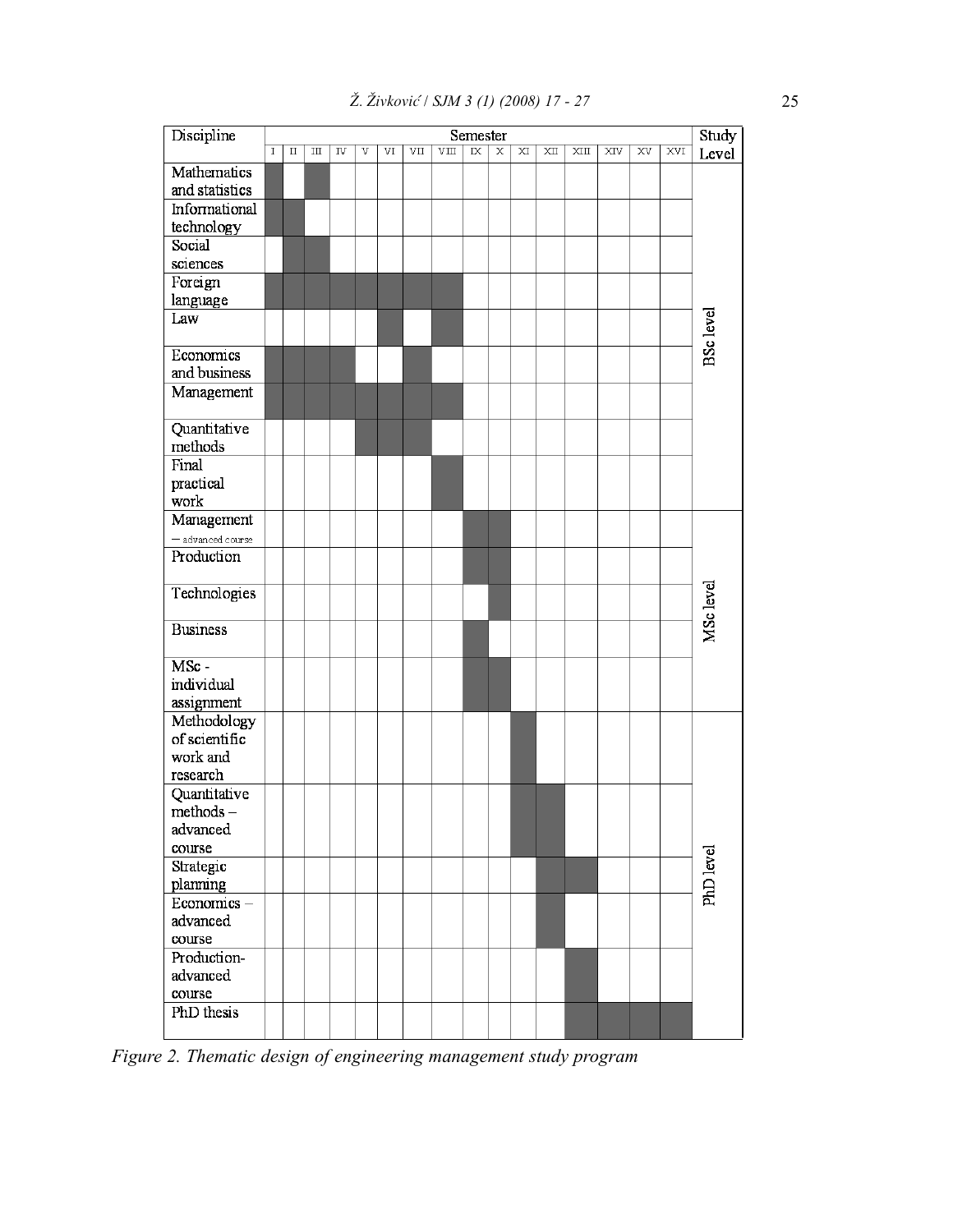Applied educational model should, above all, attract students regardless severe selection process which follows. This is necessary for schools to survive at decreasing market of intellectual services such is in Serbia and nearby countries. Idea of engineering management tuition, as professional education and expansion of the US model prototype, could be important when attracting students, resulting from international diffusion of organizational practice.

Competences in recognition and solving the practical problems in the companies, as an outcome of management education in transitional economy, gives best chances to graduate students to create net of intellectual elite at the periphery, as well as with educated world elite which comes from Anglo American educational process. Accordingly, educational model based on competences is imposed as logical for the transitional conditions, which demands great efforts from professors and students during process of competences building using best practice during study program realization.

# **4. CONCLUSION**

Presented curriculum for the study program of engineering management is created according to the best practice at the universities in the USA (University of California, MIT, Clemson University) and in the EU (University of Nottingham, University of Sheffield, Oxford and KTH Stockholm). It was created as an answer to the needs of the students in the Serbian transitional environment, during six years educational experience according to the curriculum discussed.

Students' interest for this curriculum is

evident, because they recognize that offered knowledge is necessary for developing successful careers after graduating. Best recommendation for future students are first 230 graduated engineers of management that find their employment easily, and when evaluating their competences after one year work experience, their employers rated them very high (averagely above 4 in the scale from 1 to 5).

Proposed model of curriculum realization is based on competences, which imply that during realization, special care is given on utilization of theoretical knowledge when solving the problems of real time management, which creates recognizable competences of our students. This outcome of the educational process should be initial nuclei for future growing of the national intellectual elite that have potential to be included in the international elite net which already exists.

#### **References:**

Alvesson, M. And Willmott, H., (1992) Critical management studies, sage , London

Bailey J.R., (2004) Arranging marriage between theoretical traditions, Academy of Management Learning and Education 3(4):440 – 441.

Bigelow , J,.Seltzer , J., Van Buskirk, W., Hall,J.,C., Schor, S., Garcia J., et.al., (1999). Management skills in action: Four teaching models, Journal of Management Education,  $23(4)$   $355 - 376$ .

Brewis, J., (1996) The making of the competent manager: Competency development, personal effectiveness and Foucault. Management Learning, 27(1): 65-86.

Brownell J., and Chung, B.G., (2001). The management development program: competency-based model for preparing hospitality leaders, Journal of Management